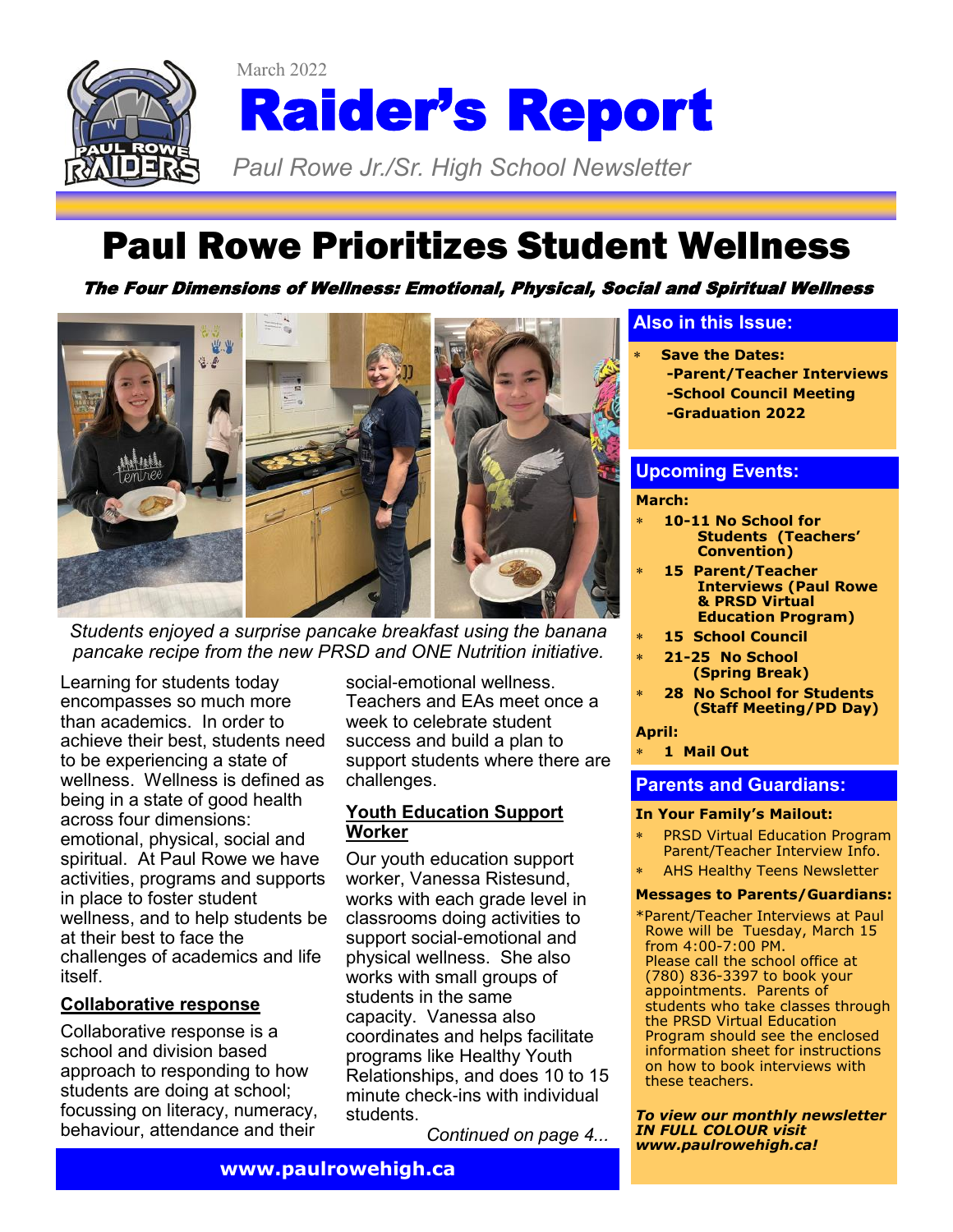# **For Parents & Guardians: Save the Dates**

# **Book Now for Parent/ Teacher Interviews**

#### **Tuesday, March 15th 4:00– 7:00 PM**



Meet with Paul Rowe teachers in-person or by phone. Please call the school office at (780) 836- 3397 to book your appointments.

*IMPORTANT: All appointments must be pre-booked—no drop ins.* 

*\*Parents of students taking classes through the PRSD Virtual Education Program can meet with teachers via phone or Google Meet between 4:30—7:30 PM. Please see the information sheet included with the mail out for instructions on how to book appointments.*

**Parents and guardians who have questions or concerns are reminded that their child's teachers can by contacted at any time throughout the year.**

# **Virtual School Council Meeting**

**Tuesday, March 15 at 7:00 PM**



**Please call the school at (780) 836-3397 for details on how to join virtually!**

*Our school administration uses School Council meetings to consult with parents/ guardians on a number of important topics that directly affect students' experience within our school.* 

*All parents/guardians are encouraged to attend and to provide input.*

#### **CLASS OF 2022 graduation ceremonies will be held Saturday, June 25th!**

*More details such as venue, number of guests, etc. will be shared at a later date.*

# **View Student Marks & Attendance with PowerSchool**



#### **Browser Access**

To access the portal through a browser go to <https://prsd.powerschool.com/public/> or click the link in the Parents >Parent/School Communication or Quick Links section of our school website.

#### **Creating a Parent Account**

To create a parent account click to the Create Account tab and follow the steps. Before adding a student to your account for viewing you will need the **Student Access ID and Access Password**. This is provided to you by the school.

#### **Mobile App**

The Powerschool Mobile app is available in both the [Android Google Play](https://play.google.com/store/apps/details?id=com.powerschool.portal&hl=en_CA) and [iPhone App Store.](https://apps.apple.com/ca/app/powerschool-mobile/id973741088)

*Note: When logging into the mobile app for the first time you will be asked for a 4 digit code. The PRSD District Code is: QHWZ.*

#### **PRSD Virtual Education Program Access**

To view information related to PRSD Virtual Education Program courses log into your Paul Rowe PowerSchool account and click on the "HE" tab.

#### **Technical Issues**

If you are unable to log in please contact your school's office.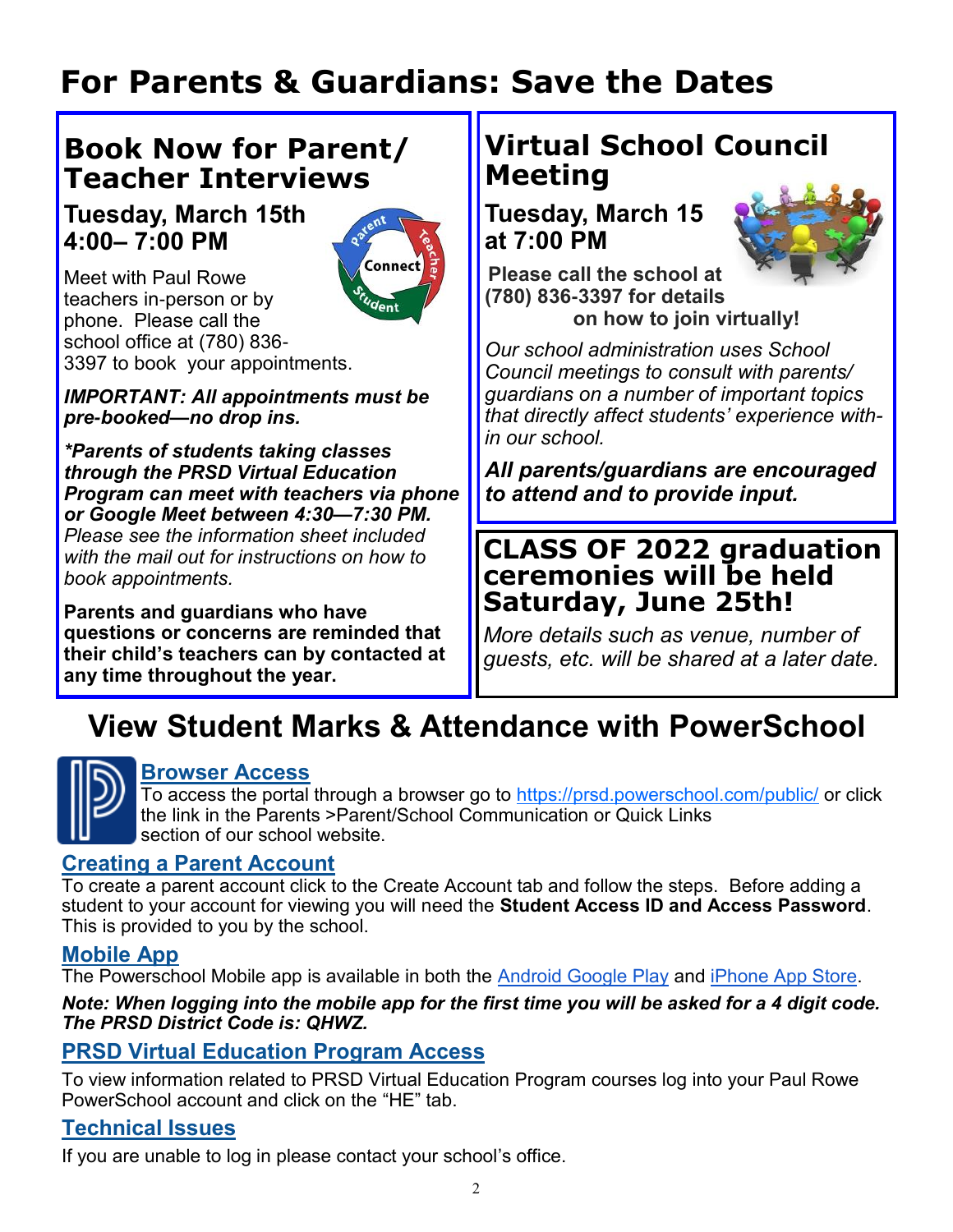# **February School Happenings**



*Athletics and arts came together as the senior high art class made curling rock rosters for each team that competed in the Junior and Senior Zones tournament which was hosted in Manning! Our Senior Boys team of Liam Collins, Carter Kamieniecki, Ethan Collins, Lucas Kamieniecki, and coach David Hyatt represented Paul Rowe and brought home silver medals. Way to go Raiders!* 



*Today our diversity is becoming more apparent than ever, calling for greater acceptance, respect, and inclusion for everyone. On February 23 we celebrated Pink Shirt Day as a visible commitment to support healthy relationships, wellness, diversity, and a safe and caring learning environment for all.*



*The Art 10/20 class created a banner that was sent to Edmonton for an event meant to raise awareness about issues that are extremely important to our Indigenous communities as well as all Canadians. These issues included: Missing and Murdered Indigenous Women, Girls, Boys, and Two Spirit people, Every Child Matters, and Water for Life.* 



*We are excited to welcome spectators to our sports events for the first time in over two years!* 



*English 10-1 students played a matching game to practice their figurative language skills.*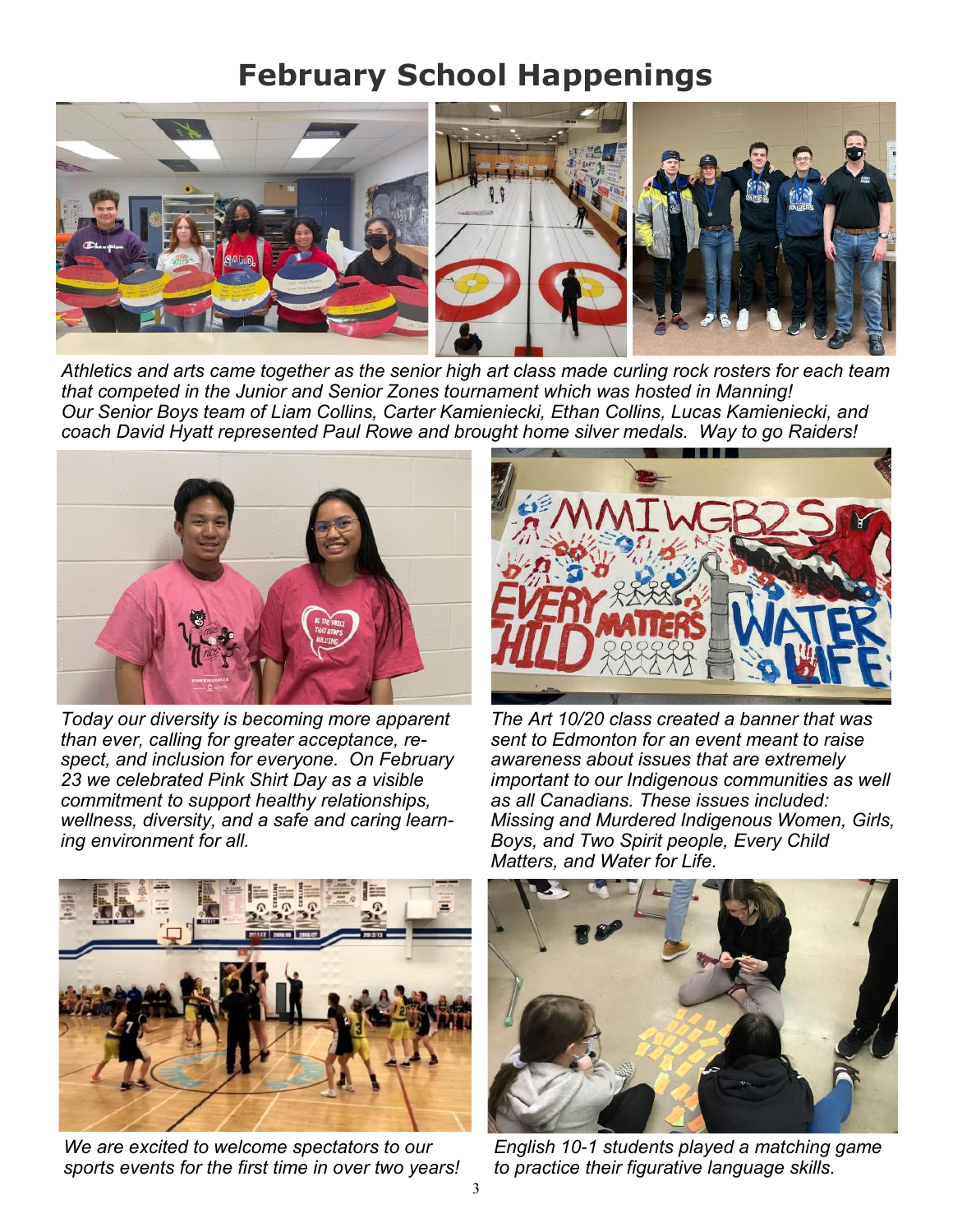*Continued from front page...*

#### **Social-Emotional Behavioural Consultant**

Travis Mitten is our school division social-emotional behavourial consultant who visits our school weekly with Murphy (an emotional support animal). Together, Travis and Murphy work with students who have been referred for this type of counseling support.

#### **Extra-curricular activities**

There are many opportunities for students to participate in extracurricular activities spanning a broad range of interests, creating opportunities for students to connect socially, and enhance their physical and emotional wellness. Our groups include:

- leadership groups like, SCOER, SADD, Citizenship and Senior High Mentorship with junior high and elementary students
- a variety of school based athletic teams including: cross country running, golf, volleyball, basketball, curling, badminton, track and field, and archery
- Fine arts activities. Currently we are working on a production of "High School Musical One Act Edition" to be performed in June.
- clubs like our Manga Book Club provide students an opportunity to connect socially through books
- Raider's Gear Store provides students who have a like interest in entrepreneurism and school spirit to connect socially
- our GSA provides a safe space for students to connect with allies and others in the GSA community.

#### **Division Wellness Champions**

Throughout the year, our Division Wellness team creates staff and student initiatives or challenges to promote the dimensions of wellness. One most recent example was the ONE Nutrition recipes and pancake breakfast.

#### **Presentations**

Presentations are a great way to bring together larger groups of students and experts to give support and information about various dimensions of wellness. Some of our most recent presentations include the "Headstrong" mental health conference, and presentations on vaping from the RCMP.

#### **School based initiatives and activities**

There are also many activities and initiatives that are embedded within our school day to support emotional, physical, and social wellness. These include:

- Food for Thought Breakfast Program
- Lunch Pantry
- Pet days
- Daily gym time for all grades
- Literacy and math based game times where students play board games in cross-grade groups

If you would like to know more about any of the supports or information in this article please do not hesitate to contact the school.

## **Afternoon Fun Planned for Friday, March 18!**

**Staff are planning a free BBQ lunch and an afternoon of fun activities for our students!** *Some activities may be outdoors, so parents are asked to please remind students to bring outdoor clothing appropriate for the weather.*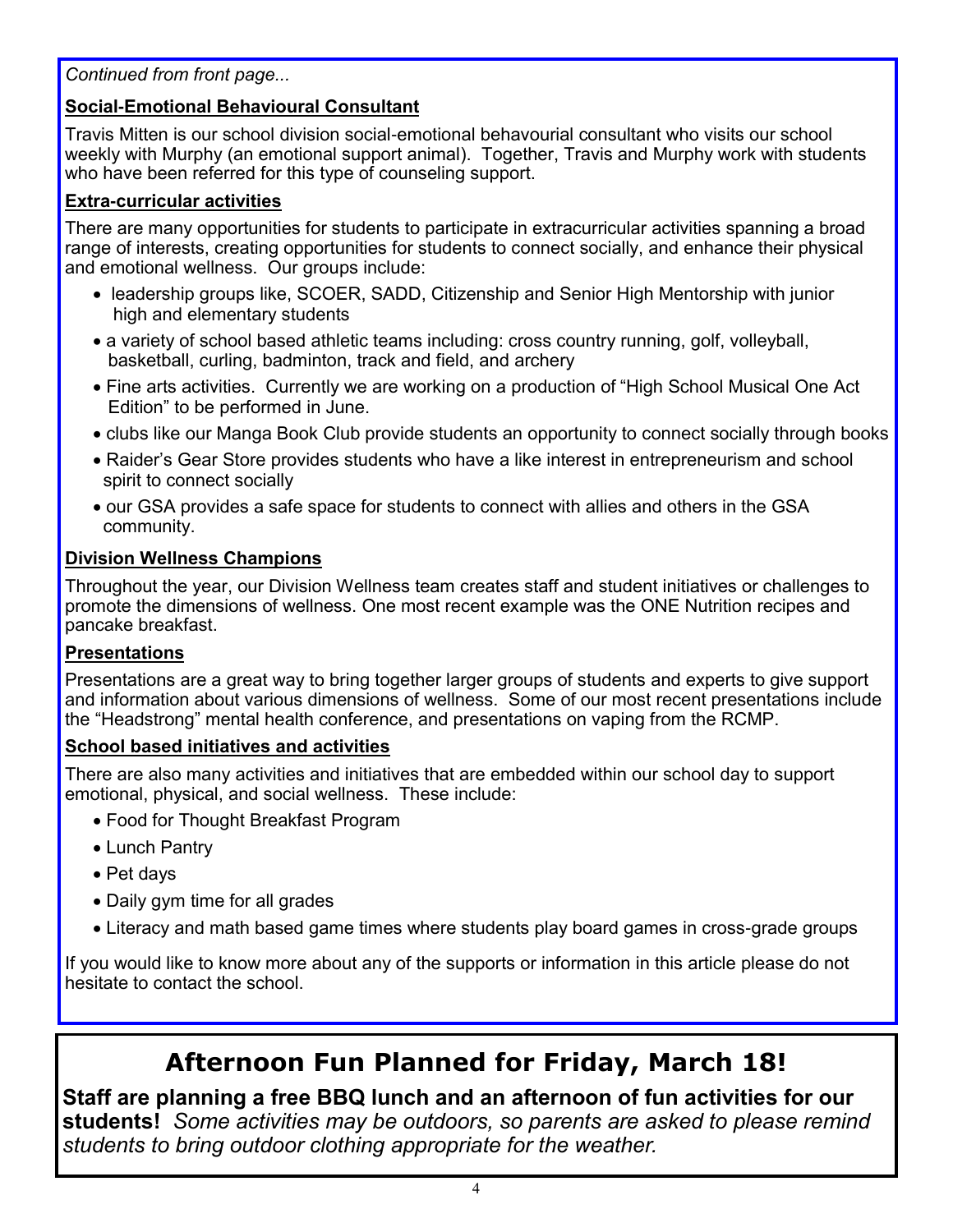# **Superintendent's Message: Kindergarten Registration**



It's that time of year again and our Kindergarten teachers and principals are looking forward to welcoming new students to a bright new world of learning! Kindergarten registration for the 2022-2023 school year has opened and we are excited to welcome all our up-and-coming students to PRSD this fall. Registering your child in Kindergarten is extremely beneficial and prepares children for future success in their education and beyond.

We believe in play-based education delivered by kind, caring, and highly qualified staff. Your child will interact, imagine, experiment, and explore to add to their knowledge and learn new skills. Our educational staff know that every child is unique, and our teachers ensure that students are provided with specialized and targeted instruction to meet their individual needs.





We know our communities, and we understand how important it is to be involved in your child's Kindergarten education and that's why we value family involvement and encourage parent volunteers. This approach to our Kindergarten programs is what makes students so successful. In PRSD schools, there are many ways for parents to be involved and for the school and families to interact.

All PRSD Kindergarten classes and Early Learning programs offer specialized support for students with delays or special needs. The Early Learning Team supports children in their emotional, social, intellectual, and physical development through play-based environments.

PRSD has specific program options and availability, so we encourage parents to reach out to their local elementary school and ask about their Kindergarten programming.



We look forward to teaching the next generation of students and offering them a high quality of education from the very beginning. Enrolling children

in early learning programming provides a higher chance for future academic success and allows them to become more comfortable and confident within a classroom setting.

We are beyond excited to welcome more imaginative minds to our schools this fall!

*Adam Murray Superintendent of Schools Peace River School Division* 



### **Brain Food Building Blocks Initiative with ONE Nutrition and Health**

The Peace River School Division has teamed up with ONE Nutrition and Health to promote a new initiative called the Brain Food Building Blocks, which will educate students and parents alike about the connection between their brains and gut health.

The initiative is being launched in a series of cooking videos, which can be watched at [https://www.prsd.ab.ca/health-wellness.](https://www.prsd.ab.ca/health-wellness) PRSD is thrilled to offer this resource within the division and highly recommends that everyone watch the weekly videos and try out the recipes, as they are very family-friendly and delicious!